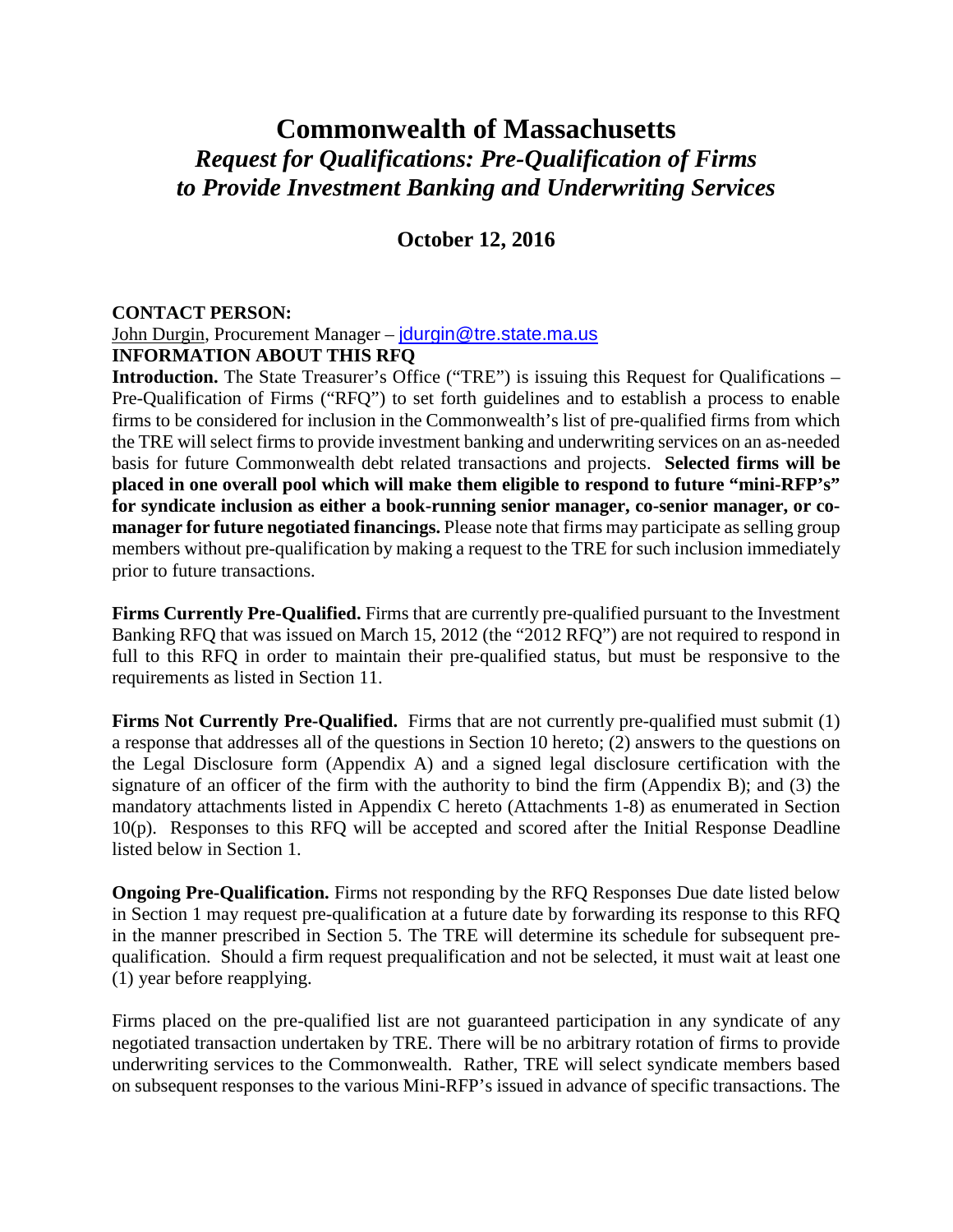TRE reserves the right to include or exclude any firm in its underwriting syndicates and to place any included firm at whatever syndicate position it determines appropriate.

The TRE may occasionally seek and evaluate ideas, advice, and proposals from pre-qualified firms. Providing such ideas, advice, or proposals does not offer any assurance that a firm will be selected to its underwriting syndicate.

**1. Schedule.** The following is the tentative schedule for the TRE's selection of firms to serve as pre-qualified members of its underwriting team. Please note that any responses received after the RFQ Responses Due Date will be evaluated at a later date of the TRE's choosing. This schedule is subject to modification by the TRE.

| <b>Issuance of RFQ:</b>                                  | October 12, 2016                       |
|----------------------------------------------------------|----------------------------------------|
| <b>Question Submission Deadline:</b>                     | October 17, 2016 at 2:00 pm EDT        |
| <b>Question Response Deadline:</b>                       | October 19, 2016                       |
| <b>RFQ Responses Due</b><br>(from Prospective Managers): | <b>November 2, 2016 at 2:00 pm EDT</b> |
| <b>Updates Due</b><br>(from Current Managers):           | November 2, 2016 at 2:00 pm EDT        |
| <b>Approximate Selection Date:</b>                       | November 16, 2016                      |

- **2. Questions.** Firms responding to this RFQ that have questions related to this RFQ must email their questions to John Durgin at journal of the state malus no later than 2:00 p.m., EDT on the Question Submission Deadline date of October 17, 2016. The TRE's responses to the questions will be posted on COMMBUYS by the Question Response Deadline of October 19, 2016.
- **3. COMMBUYS.** COMMBUYS is the official source of information for this RFQ and is publicly accessible at no charge at www.commbuys.com. Information contained in this document and in COMMBUYS, including file attachments, and information contained in the related Questions and Answers (Q&A), are all components of the RFQ, as referenced in COMMBUYS, and are incorporated into the RFQ and any resulting contract.

Firms are solely responsible for obtaining all information distributed for this RFQ via COMMBUYS.

It is each Bidder' responsibility to check COMMBUYS for:

- **a.** Any amendments, addenda or modifications to this RFQ, and
- **b.** Any Q&A records related to this RFQ.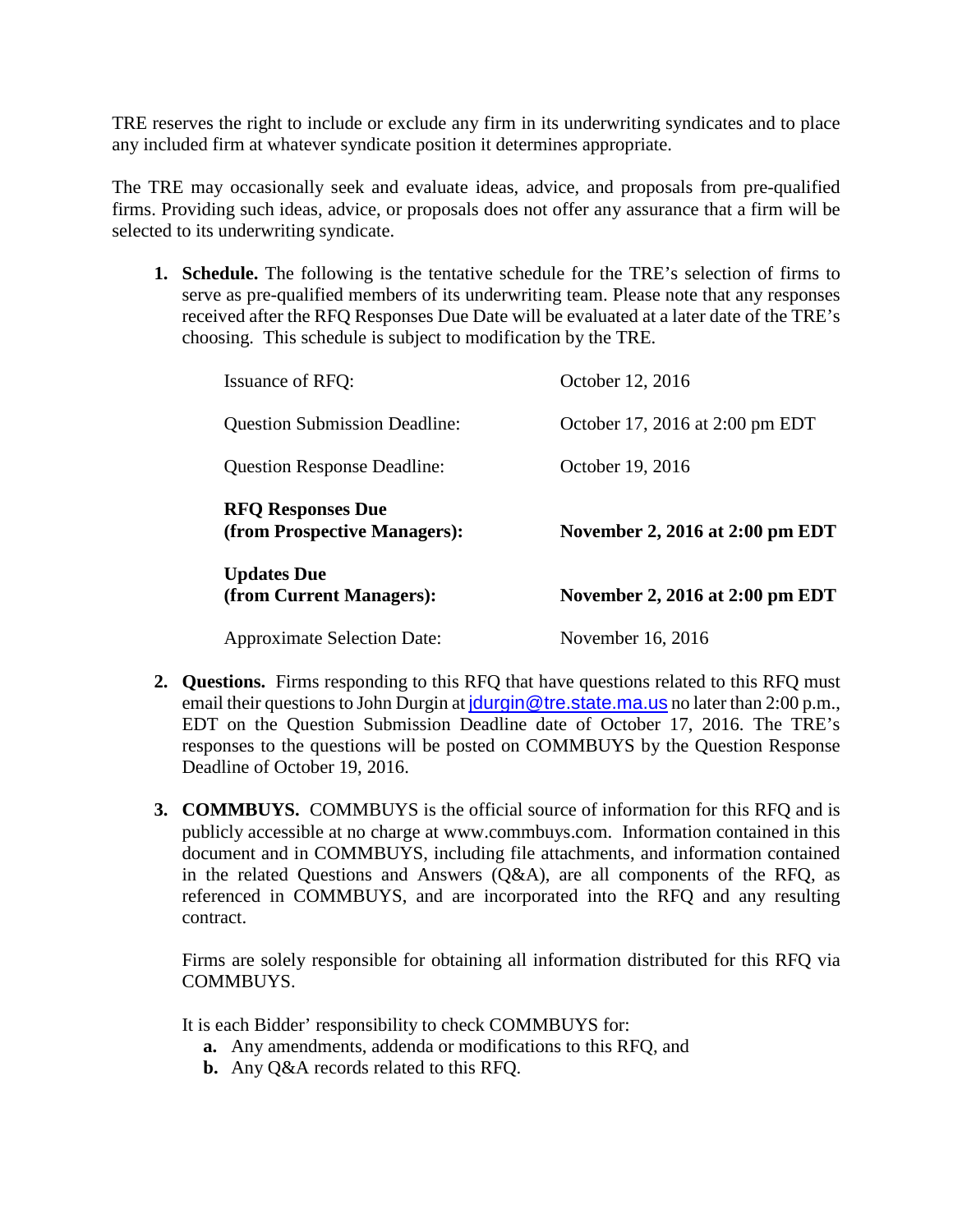Firms may not alter (manually or electronically) the RFQ language or any RFQ component files. Modifications to the body of the RFQ, its specifications, or terms and conditions, which change the intent of this RFQ are prohibited and may disqualify a response.

- **4. Communication.** Firms that intend to respond to this RFQ are prohibited from contacting any employee of the TRE, with the exception of the Contact Person (John Durgin), or any entity under the TRE, the Executive Office for Administration and Finance, or the Massachusetts Clean Water Trust regarding any matters related to this RFQ, from the date of this RFQ and continuing until the selection process is concluded. In addition, this prohibition shall also apply to any employee of the TRE's current investment advisor/broker, bond counsel, or financial advisor in relation to this RFQ. Any questions, technical inquiries, or other communications related to this RFQ are required to be addressed only to jourgin@tre.state.ma.us. Failure to observe this prohibition shall be grounds for disqualification.
- **5. Response Submission.** Firms responding for initial prequalification must submit five paper copies of the Response (including all attachments) and one electronic copy as a PDF file emailed to jourgin@tre.state.ma.us. One of the paper copies must be an original signed copy. Firms currently prequalified submitting updated disclosure must submit one paper copy and one electronic copy. The emailed response/update must arrive at the TRE no later than 2:00 p.m. on the RFQ Responses Due date or Updates Due date as listed in Section 1. The paper copies must arrive no later than the same date and time at the following address:

Office of the State Treasurer 1 Center Plaza, Suite 430 Boston, MA 02108 Attention: John Durgin

**6. Scope of Services.** The scope of services for pre-qualified firms is expected to include but is not limited to those listed below and is presented for informational purposes only. While all firms will be placed in a single pool, expectations based on eventual role (determined as a result of any Mini-RFP) is being listed below by position within a syndicate (Book-Running Senior Manager and Co-Senior Manager/Co-Manager). **All pre-qualified firms will have the opportunity to be considered for any syndicate role as a part of subsequent Mini-RFP's.**

#### **a. Book-Running Senior Manager**

- i. Develop and present potential financing structures (including optimal sizing considerations) and a proposed sales calendar for financings;
- ii. Assist TRE and bond counsel in the preparation of legal documentation;
- iii. Provide assistance in the preparation of the preliminary and final official statements for related bond issues;
- iv. Participate in the TRE's solicitation of credit ratings;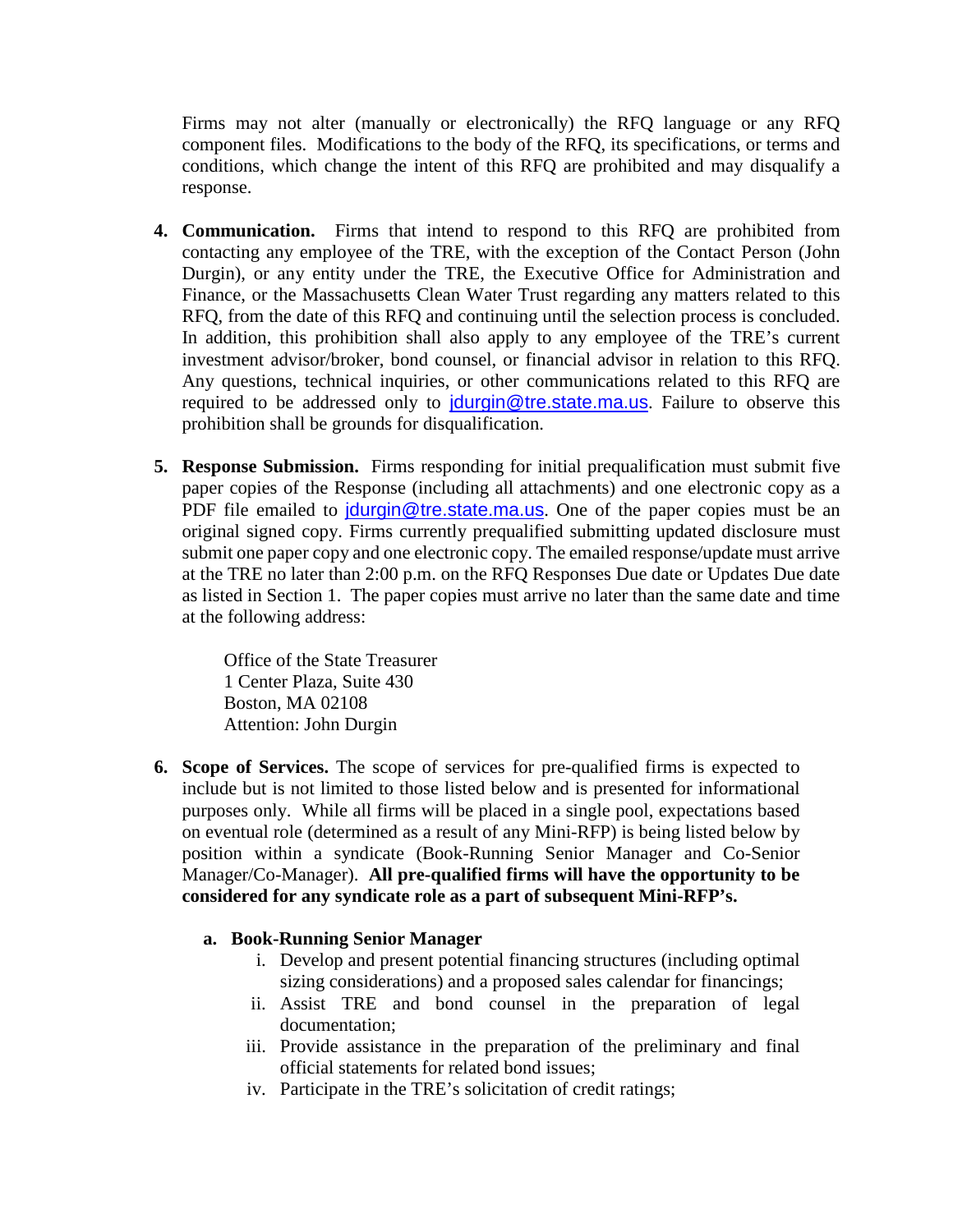- v. In consultation with TRE, propose, develop and implement a detailed marketing plan for the bond sale. This includes, but is not limited to, preparation of and participation in investor presentations, identification of potential investors, and individual and/or group investor meetings and calls;
- vi. Provide investor feedback on pricing, structure, and reverse inquiry;
- vii. Prepare and deliver preliminary pricing information to TRE prior to the scheduled sale;
- viii. Actively engage and manage all members of the syndicate in accordance with TRE's stated financing objectives;
- ix. Follow TRE's debt management policies and procedures (either oral or written) for liability, designation procedures, pricing procedures and the process of selling debt obligations;
- x. Assist the TRE in the successful structuring, marketing, and sale of debt obligations to achieve its goals of attaining lowest possible borrowing cost and expansion of the Commonwealth's investor base;
- xi. Without the use of member orders, underwrite bonds, if necessary, for the purpose of enabling an orderly pricing and to meet TRE's overall pricing goals; and
- xii. Assist TRE in the post-financing evaluation process including the timely submittal of all required reports.

#### **b. Co-Senior Manager/Co-Manager**

- i. Participate, if requested, in informational and due diligence meetings;
- ii. Respond to requests from the Book-Running Senior Manager regarding preliminary pricing information, including but not limited to, estimated interest rate scale detailing rates and yields;
- iii. Provide investor feedback on pricing, structure, and reverse inquiry;
- iv. Assist TRE in the successful marketing and sale of the debt obligations to achieve the lowest possible borrowing costs, particularly in those targeted sectors or unique subject areas assigned by TRE prior to the financing; and
- v. Follow TRE's debt management policies and procedures (either oral or written) for liability, designation procedures, pricing procedures and the process of selling debt obligations.
- **7. Minimum Qualifications.** To be included (and then to remain) on the list of prequalified firms, firms must:
	- **a.** Maintain a minimum net capital of \$100,000 at all times;
	- **b.** Hold and maintain at all times, all licenses and registrations required by applicable federal and state laws for businesses offering underwriting or investment banking services. All licenses and registrations must be current and in good standing with each of the following:
		- i. The U.S. Securities and Exchange Commission (SEC);
		- ii. The Financial Industry Regulatory Authority (FINRA);
		- iii. The Municipal Securities Rulemaking Board (MSRB); and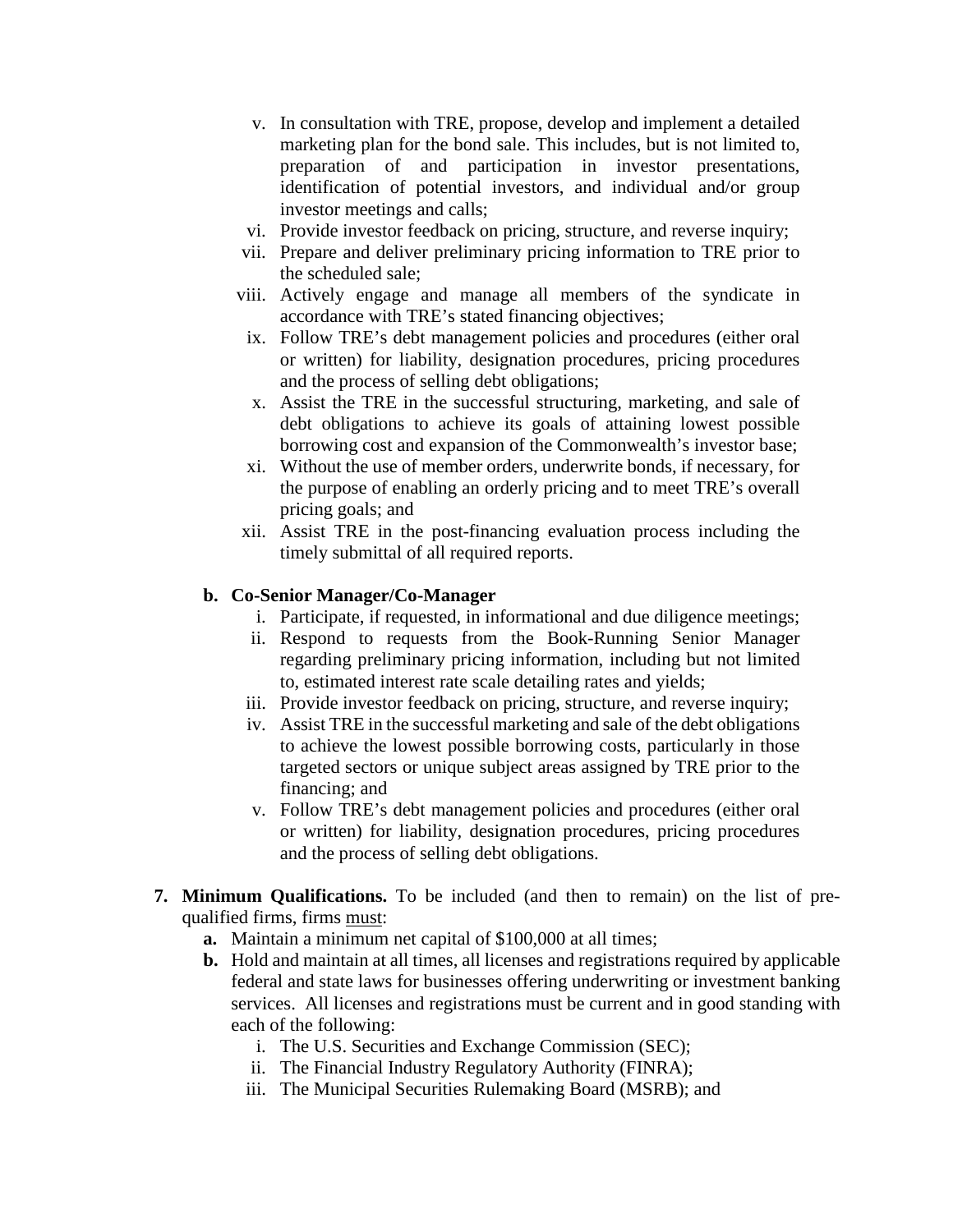- iv. The Massachusetts Corporations Division;
- **c.** Submit, annually, an updated Legal Disclosure and Certification form (as indicated in Section 12) to the TRE, with any updates of material changes to the firm that will affect its ability to provide the scope of services of this RFQ. Additionally, should any material change occur, such Legal Disclosure should also be submitted within 15 calendar days of the occurrence; and
- **d.** Maintain at all times at least one full-time professional supervisory employee with a FINRA Series 53 license (Municipal Securities Principal).

**Please Note: A firm who is currently subject to any Commonwealth or federal debarment order or determination, shall not be considered for RFQ evaluation by the TRE.**

- **8. Ongoing Compliance with Minimum Qualifications.** To remain on the pre-qualified list, firms must meet minimum qualifications at all times. Firms are responsible for notifying the TRE if it no longer meets the minimum qualifications as listed in Section 7. Additionally, firms need to provide annual certification, as further described in Section 12, that they continue to meet the minimum requirements that are established in this document by annual submission of the annual update of their Legal Disclosure and Certification Form.
- **9. Removal from Pre-Qualified List.** Any underwriter may, at the TRE's discretion, be removed or suspended from the pre-qualified list for reasons which include, but are not limited to, the following:
	- **a.** Unacceptable performance in any bond sale as determined by an evaluation by the TRE;
	- **b.** Failure to continue to meet the minimum qualifications;
	- **c.** Failure to maintain federal, state, MSRB and FINRA registrations, licenses, or memberships necessary for offering and selling securities in Massachusetts;
	- **d.** Being the subject of, or failure to disclose, any relevant litigation, arbitration, or disciplinary action by the MSRB, SEC, FINRA, the Massachusetts Corporations Department, or other official body;
	- **e.** Filing for protections under federal or state bankruptcy laws;
	- **f.** Being the subject of, or failure to disclose, any relevant criminal action; or
	- **g.** Other actions or behavior by the firm or public finance department deemed to be unacceptable by TRE.
- **10. Responses of Firms Not Currently Pre-Qualified.** Firms not currently on the TRE's pre-qualified list and who would like to be considered for pre-qualification, must provide responses to all questions below.
	- **a.** Firm Background. Please provide a brief description of your firm. Briefly list all significant lines of business, besides public finance and municipal securities, in which your firm is active. Where is your firm's corporate headquarters located? How many full-time employees does your firm have? Of those, how many are bankers or sales and trading professionals engaged in finance/municipal securities business? How many of your firm's employees are based in Massachusetts and how many of your public finance/municipal securities professionals are based in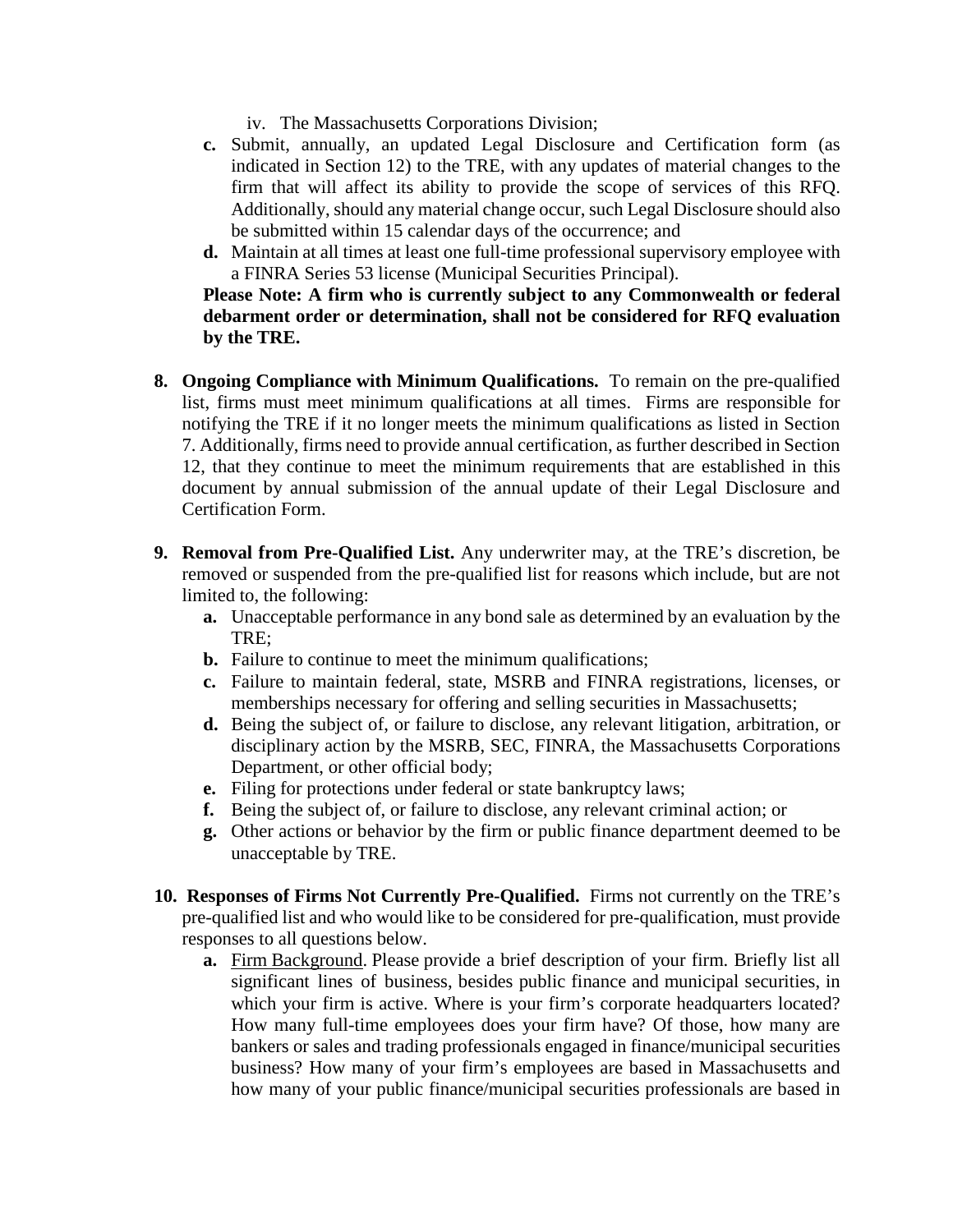Massachusetts? (Please provide a simple list. Detailed descriptions are not necessary.)

- **b.** Massachusetts Experience and Commitment. Describe your firm's efforts as a corporate citizen in the Commonwealth of Massachusetts. Please describe your firm's involvement in community affairs and educational and charitable activities including scholarships and efforts made to encourage employees to contribute to charitable programs. Please also discuss your firm's success in the creation of Massachusetts-based jobs, and your firm's policies around diversity and commitment to promoting diversity. In addition, please provide information about corporate citizenship activities specific to your public finance/municipal securities business in Massachusetts
- **c.** Public Finance Experience. Provide your firm's underwriting experience for taxable and tax-exempt financings in excess of \$200 million issued by state and state-level issuers during the previous two calendar years. Please provide this information separately for both negotiated and competitive transactions. Include, at a minimum, the name of the issue, the name of the issuer, the sale date, the size of the issue, whether the interest rate was fixed or variable, and the syndicate position of your firm.
- **d.** Firm's Municipal Bond Department. Please briefly describe the municipal bond department's position and level of importance in the firm. Has your firm's municipal bond department experienced any significant staffing changes over the past five years? If so, please briefly describe. Discuss any anticipated or potential changes which could have either a positive or negative impact on the overall banking coverage to the Commonwealth.
- **e.** Competitive Strength. Please provide examples of the competitive strengths that you would ascribe to your tax-exempt bond sales team. Being as specific as possible, please describe how your sales team could increase the institutional investor base for bonds in a Commonwealth of Massachusetts bond sale. Please identify specific opportunities or suggestions for the TRE to expand its investor base.
- **f.** Expand Individual Investors. One of the long-term goals of TRE is to expand its base of individual or retail investors. Please detail the firm's capacity to sell bonds to individual investors in Massachusetts excluding so-called "professional retail."
- **g.** Distribution Agreements. If your firm relies on an agreement with another broker/dealer for distribution of bonds to individual investors in a primary offering, please describe how that agreement works. In your summary, please include how this agreement benefits the Commonwealth and how compensation is determined.
- **h.** Personnel and Contact Information. Identify the investment banking, sales, trading, and underwriting personnel who will be available to work on financings for the Commonwealth. Please provide the names, addresses, phone numbers and email addresses of lead personnel that would be assigned to the Commonwealth's transactions.
- **i.** Capital and Credit Strength. Provide the most recent financial information for your firm that shows, at a minimum, (i) total capital, (ii) excess net capital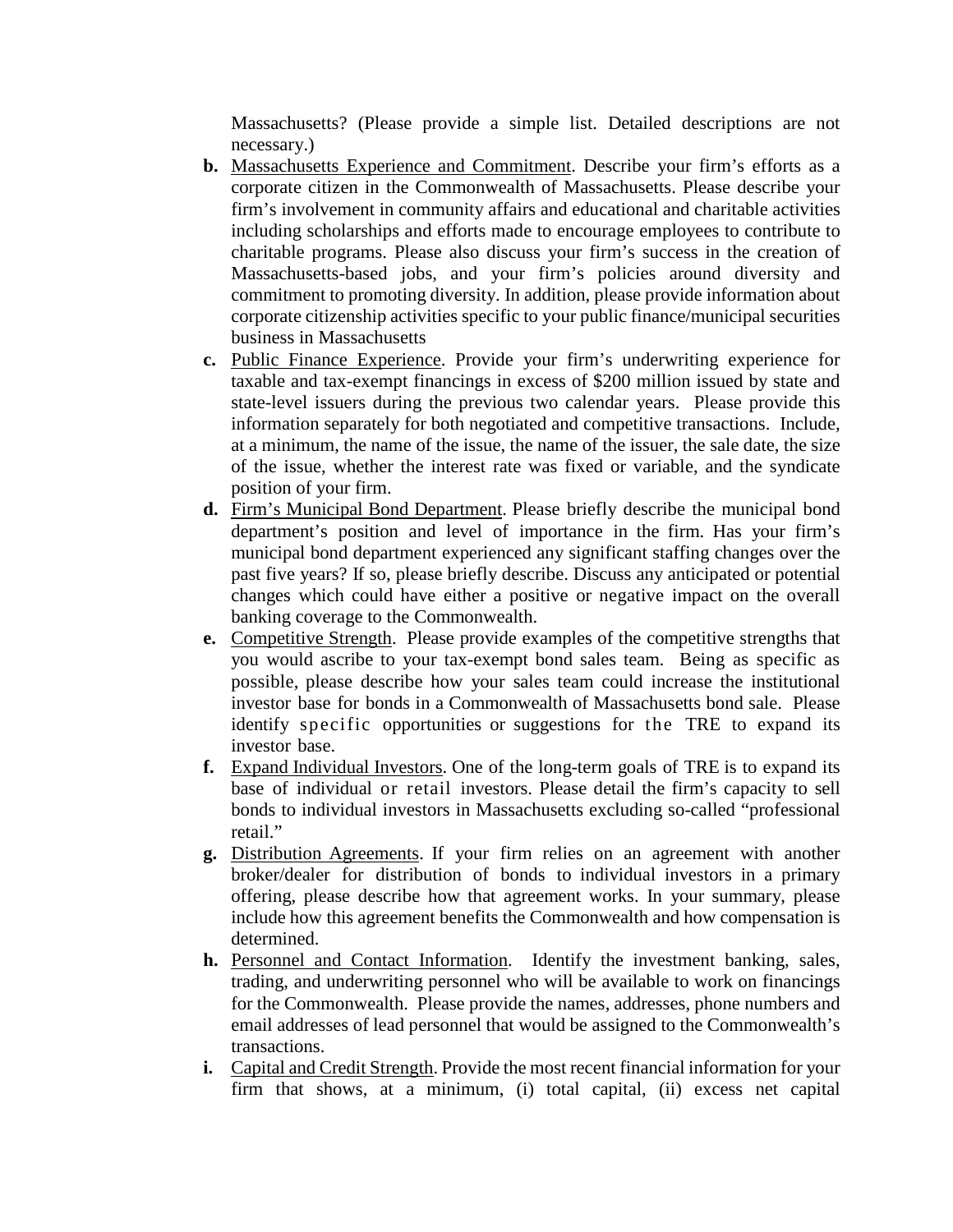(uncommitted) as of your firm's most current reporting date, and (iii) 12- and 24 month average of excess net capital (uncommitted). Provide the firm's net capital for each of the previous three years. In addition, please also provide the average daily balance over the last 12 months of (i) all municipal bonds, and (ii) municipal bonds of Commonwealth issuers, that are held by your firm in support of secondary market sales and trading.

- **j.** Examples. Please list five negotiated transactions in the last two years which serve as good examples of your firm's ability and willingness to commit capital on behalf of an issuer's primary offering in a negotiated bond sale. In particular, the examples should demonstrate instances in which the firm was willing to commit capital rather than adjust the pricing of the bonds because the firm believed the price of the bonds was accurate and fair. Please include only amounts that were taken down by your firm (member orders by other firms are not to be included). In the past year, what are the three largest positions your firm has taken into its own inventory as a part of its involvement in negotiated transactions.
- **k.** Ratings. Please provide a three-year history of your firm's short-term and long-term ratings and current outlook from Fitch, Moody's and Standard & Poor's. Please comment on any relevant events that may have caused any of the rating agencies to change their rating or place such rating under review. Please be concise and specific; do not attach the rating reports from the rating agencies.
- **l.** Future Financing Considerations. Discuss the Commonwealth's liability portfolio, current mix of fixed vs. floating rate outstanding debt, interest rate swaps and any changes you would recommend to the portfolio.
- **m.** New Money Offerings. Given the Commonwealth's existing portfolio of outstanding general obligation bonds, please provide a short case study in how you would recommend the TRE issue the approximately \$10-\$12 billion in GO bonds expected to be sold over the next five years. Please assume that each year will see issuance of about \$2.25 billion in new money offerings.
- **n.** Current & Advance Refundings. Discuss your thoughts/critique on the Commonwealth's published Refunding Guidelines. How should the TRE evaluate refunding proposals differently? What other criteria should it follow in determining if a refunding proposal is worth considering in order to ensure that the TRE is refunding optimally?
- **o.** References: Please provide three references of other state issuers that may be contacted during this RFQ process. Please provide the name of the state, the name of the reference who is responsible for issuing debt in that state, their title, phone number, and e-mail address.
- **p.** Mandatory Attachments. The following mandatory attachments must be completed, are available on COMMBUYS, and are also provided as Appendix C to this RFQ:
	- i. Commonwealth Terms and Conditions;
	- ii. Standard Contract Form and Instructions;
	- iii. W-9 Taxpayer Identification Number and Certification;
	- iv. Contractor Authorized Signatory Verification Form;
	- v. Certificate of Non-Collusion;
	- vi. Electronic Funds Transfer Form (unless already on file);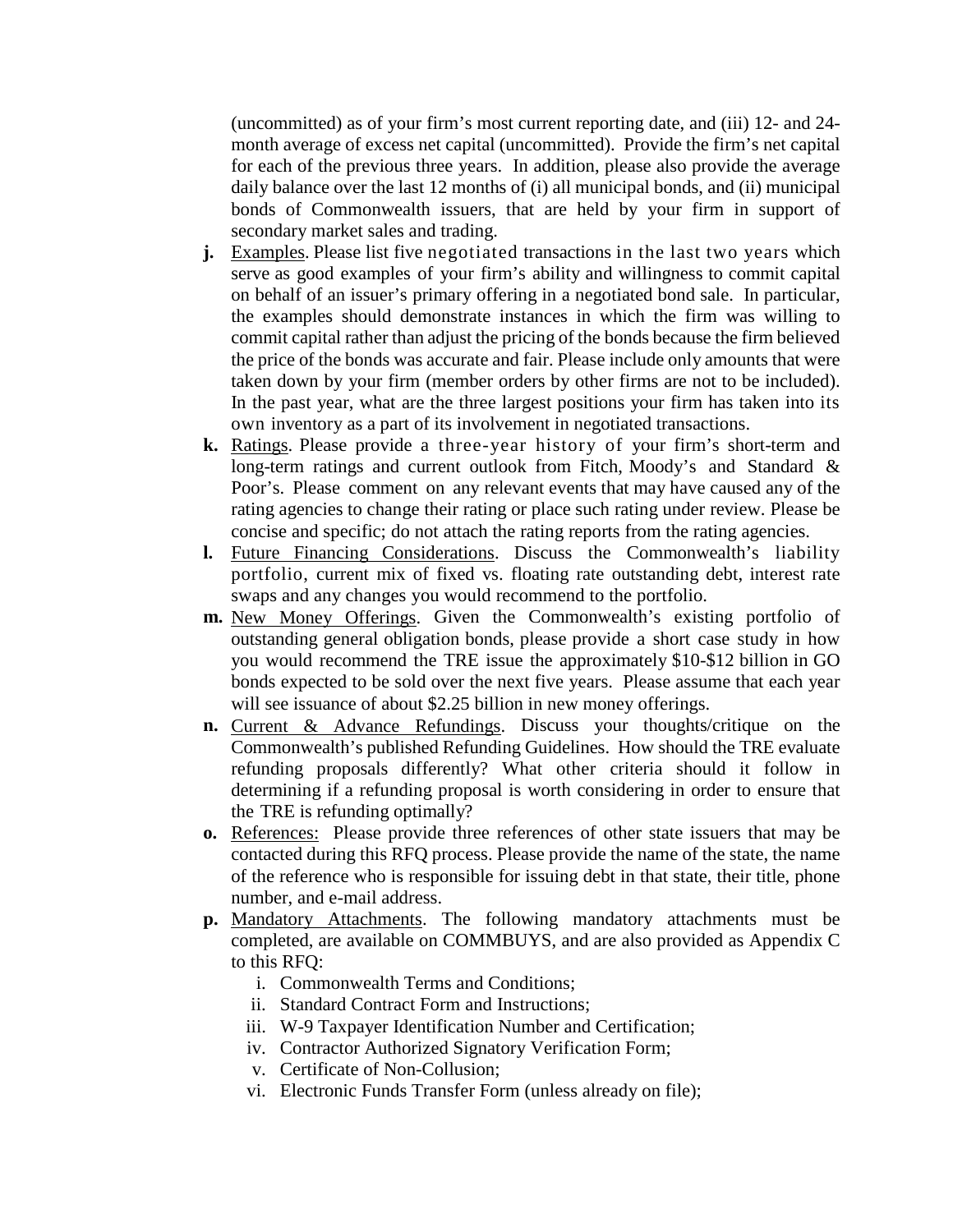- vii. Treasury Supplier Diversity Program;
- viii. Invest in Massachusetts Plan; and
- ix. Certificate of Tax Compliance in Good Standing.
- **11. Responses of Firms Currently Pre-Qualified.** Firms currently Pre-Qualified that wish to continue in that capacity are not required to respond to the entire RFQ. They are, however, required to provide documentation or information as indicated below:
	- **a.** Ongoing Disclosure and Certification. Please submit updated disclosure and certification as listed in Section 12.
	- **b.** Distribution Agreements. If your firm relies on an agreement with another broker/dealer for distribution of bonds to individual investors in a primary offering, please describe how that agreement works. In your summary, please include how this agreement benefits the Commonwealth and how compensation is determined.
	- **c.** Personnel and Contact Information. Identify the investment banking, sales, trading, and underwriting personnel who will be available to work on financings for the Commonwealth. Please provide the names, addresses, phone numbers, and email addresses of lead personnel that would be assigned to the Commonwealth's transactions.
	- **d.** Capital and Credit Strength. Provide the most recent financial information for your firm that shows, at a minimum, (i) total capital, (ii) excess net capital (uncommitted) as of your firm's most current reporting date, and (iii) 12- and 24 month average of excess net capital (uncommitted). Provide the firm's net capital for each of the previous three years. In addition, please also provide the average daily balance over the last 12 months of (i) all municipal bonds, and (ii) municipal bonds of Commonwealth issuers, that are held by your firm in support of secondary market sales and trading.
- **12. Ongoing Legal Disclosure and Certification.** All currently pre-qualified firms (or firms prequalified as a result of this RFQ) must, on an ongoing basis, complete, execute, and submit to TRE at the address listed in Section 5, above, an update to Appendix A and a signed copy of Attachment B (Legal Disclosure and Certification Form) within 30 days of the end of the Commonwealth's fiscal year. Once disclosed, firms must continue to report on all open actions until they are resolved.

Required back-up documentation for the Legal Disclosure and Certification may include: copies of the firm's most recent SEC Form 10-K and 10-Q (Legal Proceedings sections only), if such filings are required of the firm with the SEC, and an updated copy of the firm's BrokerCheck Report of FINRA regulatory actions. If a firm fails to submit the mandatory annual update, the firm may be suspended from the pre-qualified list and would be required to request reinstatement

**13. Evaluation Criteria.** For firms responding for an initial pre-qualification, determination of whether or not to include firms in the prequalified pool will be based on the submitted response and any oral presentations, if deemed necessary, with emphasis on the following general criteria;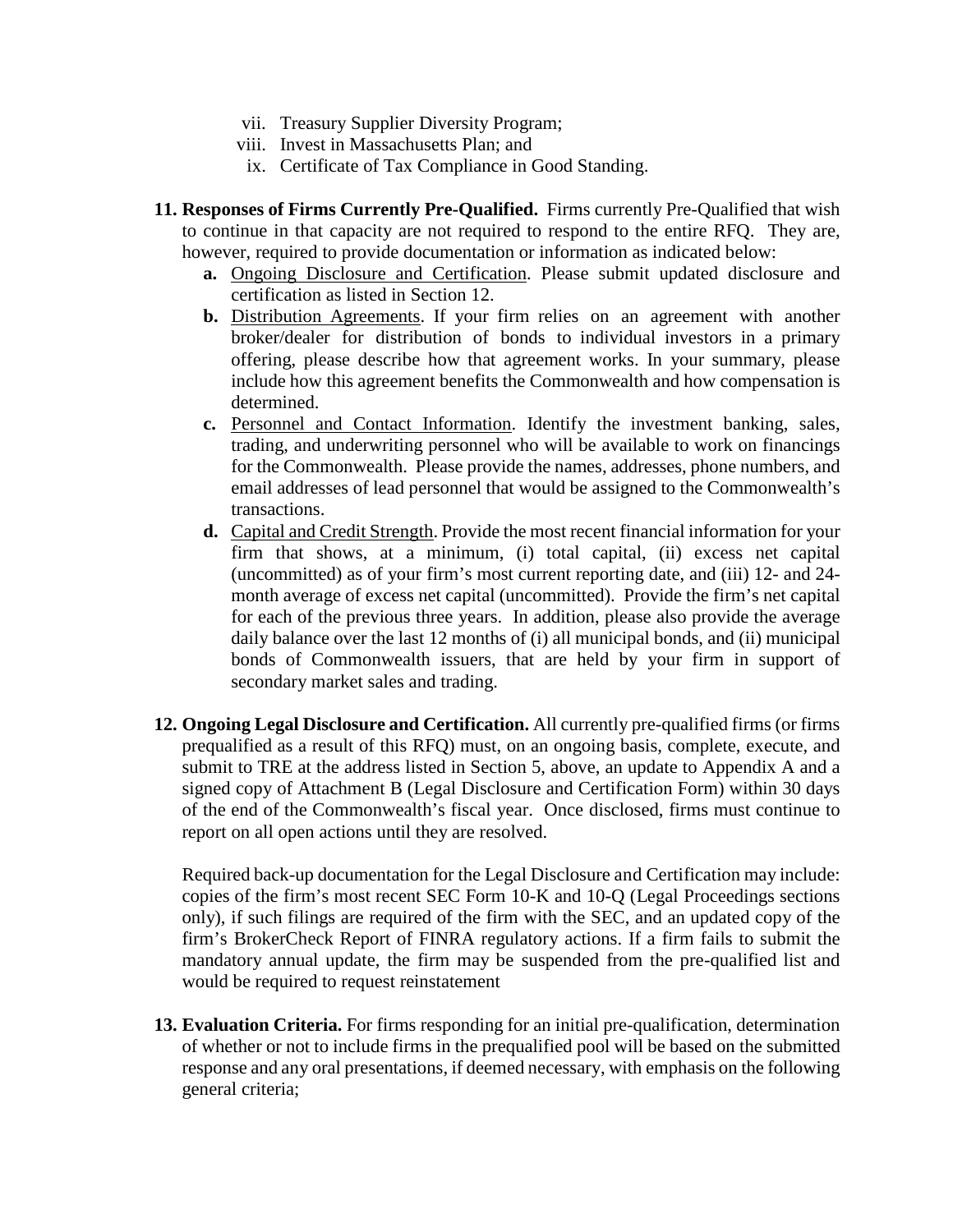- **a.** Demonstrated experience in underwriting applicable bond transactions;
- **b.** Financial capacity to provide required underwriting services;
- **c.** Technical ability and capacity of the firm to market and sell tax-exempt bonds and notes efficiently, with particular emphasis on issues of the Commonwealth and related entities;
- **d.** Municipal finance experience of the personnel that are expected to cover the TRE as well as the firm's commitment in general to the municipal market;
- **e.** Overall understanding of the Commonwealth's financing needs and objectives;
- **f.** Overall capacity of the firm to provide excellent levels of banking services;
- **g.** Overall quality of the response, including financing recommendations, any oral interviews (if applicable), and references.
- **h.** Additional consideration in the evaluation process and the selection of firms for an underwriting syndicate will be given to firms that demonstrate a commitment to the TRE's diversity goals and Invest in Massachusetts goals.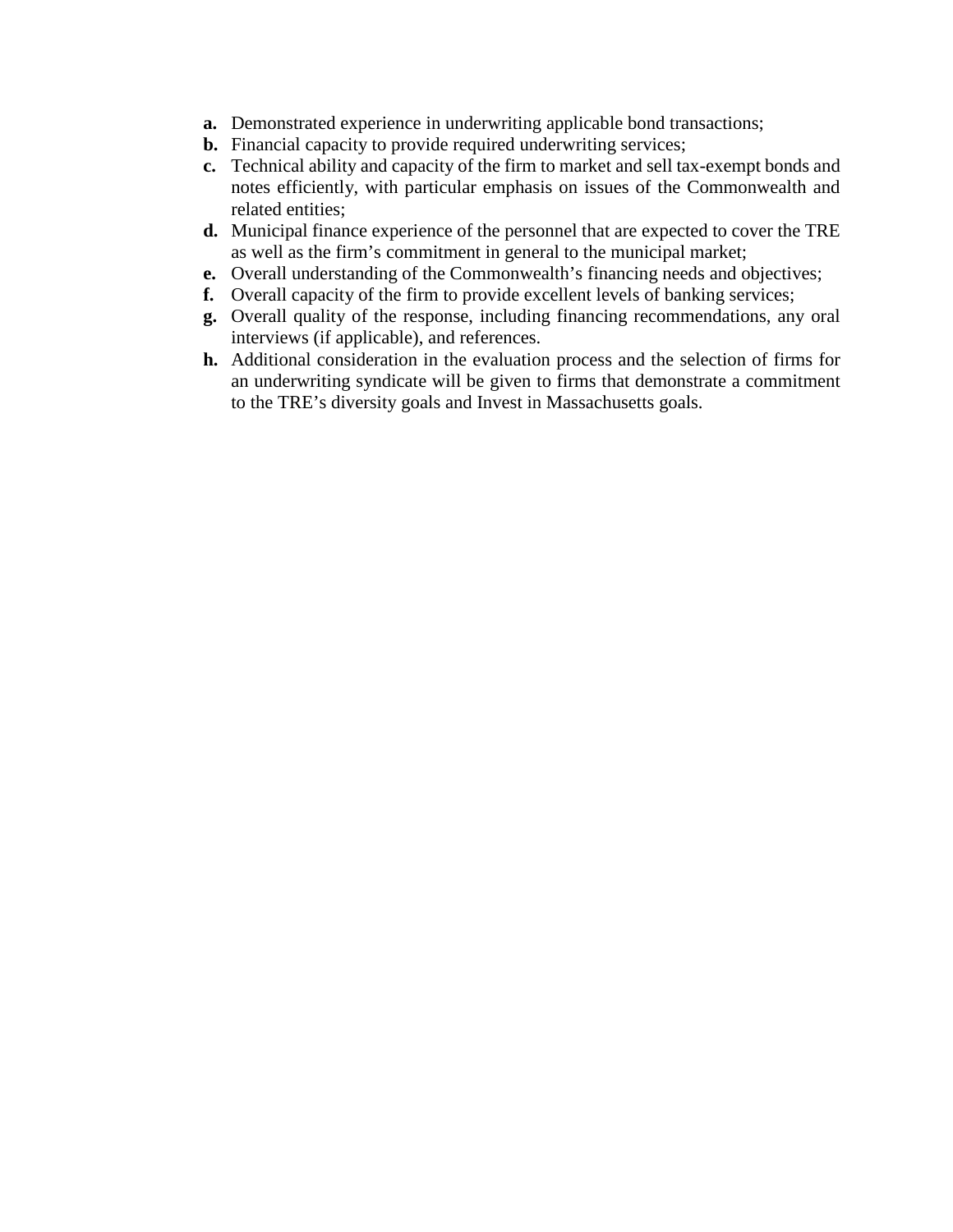## **APPENDIX A**

#### **Disclosure, Licensing, Registration, Disciplinary Action and Litigation**

Firms currently on the pre-qualified list are not required to complete this section, other than to disclose any material changes since their most recent submission. Firms not currently pre-qualified are required to complete all of the questions in this section.

#### **DISCLOSURE**

1. Describe your firm's organizational structure (e.g. partnership, corporation, etc.) and list any controlling stockholders, general partners, or principals. Also list any subsidiaries, joint ventures, consultants, lobbyists, sub-contractors or agents that have relationships with your firm and relate in any way to your proposed business with the Commonwealth of Massachusetts.

2. Describe any services currently provided by your firm for the State Treasurer's Office, the Executive Office for Administration and Finance or any trust, board, commission or authority on which the Treasurer and Receiver-General or the Secretary for Administration and Finance is a member or trustee.

3. Please describe your firm's compliance with MSRB G-37. Has your firm or any person or entity associated with your firm (and covered by Municipal Securities Rulemaking Board Rule G-37) made any contributions during the past three years, directly or indirectly, to an official of the Commonwealth of Massachusetts? If the answer is "yes", please provide the name and contact information of such individual or entity.

4. Did your firm or will your firm, its related entities, or any individual listed in response to question 1. above, provide, agree to provide, or arrange to provide any compensation or benefit, direct or indirect, to any individual or entity, including without limitation, lobbyists, consultants or agents, whether related or unrelated to your firm, for their services in your firm's obtaining its engagement for the provision of services to the Treasurer and Receiver-General or the Secretary for Administration or any trust, board, commission or authority on which either principal is a member or trustee? If the answer is "yes", please provide the name and contact information of such individual or entity and a description of the services performed by them and the compensation or benefit.

5. Has your firm, its related entities or any individual listed in response to question 1 above, agreed to share any fees with any person or entity, whether related or unrelated, with respect to your firm's proposed engagement with Commonwealth of Massachusetts or to either the Treasurer and Receiver-General or the Secretary for Administration and Finance or any trust, board, commission or authority on which either principal is a member or trustee? Please describe such arrangements, and whether or not any fees have actually been shared.

6. Does your firm, its related entities or any individual listed in response to question 1. above, have any ongoing arrangement with any unrelated individual or entity with respect to sharing of fees that would be received from services provided to the Commonwealth of Massachusetts or to either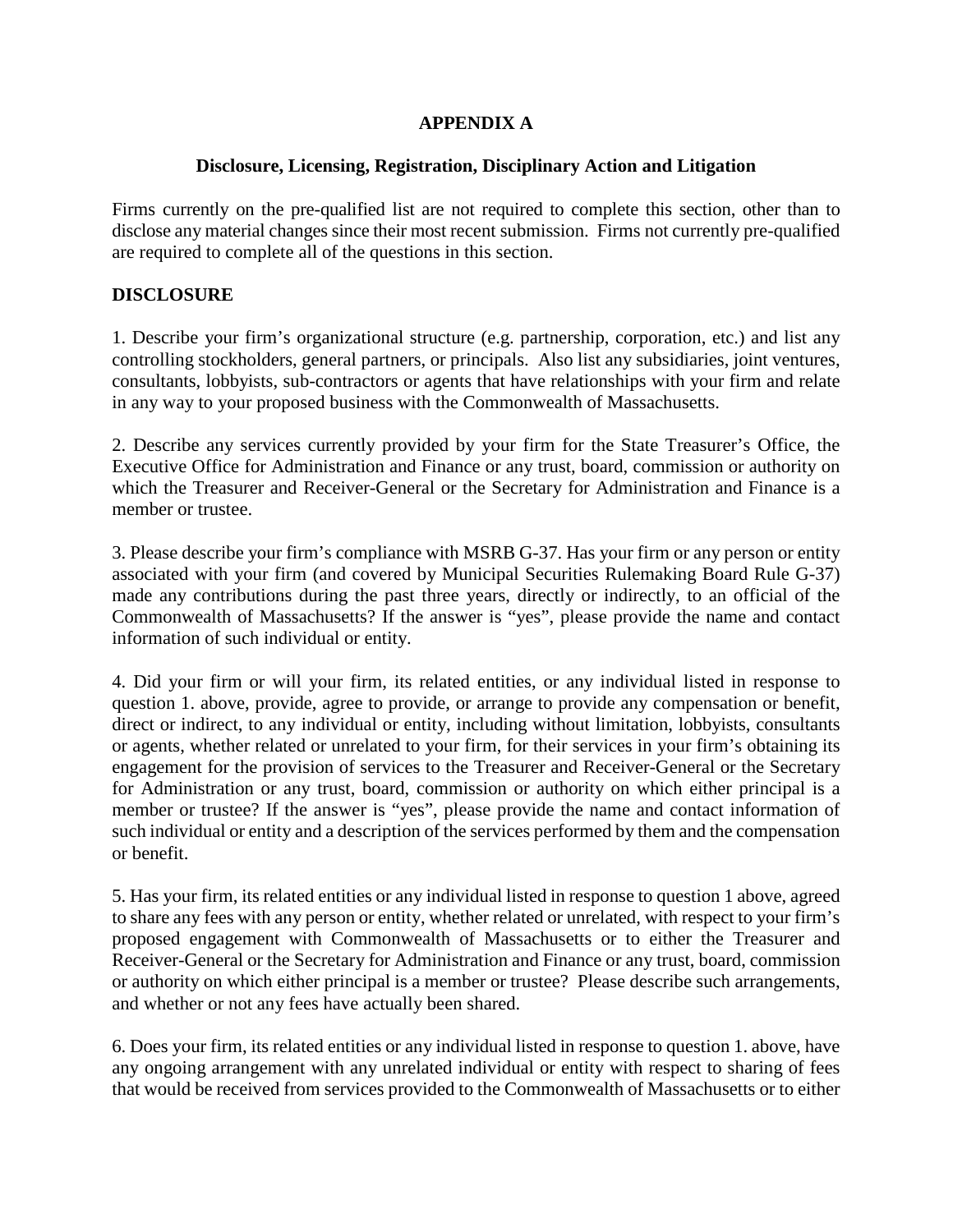the Treasurer and Receiver-General or the Secretary for Administration and Finance or any trust board, commission or authority on which either principal is a member or trustee? Please describe such arrangements.

7. Does your firm have any arrangements, agreements or relationships similar to those listed in questions 1-6 above for business related to any other issuer of tax-exempt bonds or notes within the Commonwealth? If so, please describe.

#### **LICENSING, REGISTRATION, CERTIFICATIONS** Yes No

- 8. Does your firm have an active Broker-Dealer license issued by the Securities and Exchange Commission (SEC) in the name of the firm? \_
- \_ 9. Is your firm required by the SEC or the Financial Industry Regulatory Authority (FINRA) to file Financial and Operational Combined Uniform Single Reports (FOCUS Reports)? If so, please provide a copy of your most recent FOCUS Report. If your firm \_ is not required to file a FOCUS Report, please provide a copy of your firm's most recent \_ audited financial statement.  $\overline{\phantom{a}}$
- 10. Is your firm a current member in good standing with the FINRA? \_
- 11. Does your firm have an active current registration as a Broker/Dealer with the \_ Massachusetts Secretary of State's Securities Division? \_
- 12. Please provide each of the following:

| Firm's SEC File Number:                                        |  |
|----------------------------------------------------------------|--|
| Firm's Central Registration Depository (C.R.D.) Number:        |  |
| Identification of one employee with a FINRA series 53 license: |  |
| Name:                                                          |  |
| Title:                                                         |  |
| <b>Office Location:</b>                                        |  |

- 13. **Solvency.** Please provide a certification that the firm has not been in bankruptcy and/ receivership within the last three (3) calendar years.
- 14. **Corporate Good Standing.** If incorporated, please identify the firm's state of incorporation and a statement that the firm is in good standing in that state. If the state of incorporation is not Massachusetts, please provide a statement that the firm has complied with all filing requirements of the Massachusetts Secretary of State.

\_

 $\overline{\phantom{a}}$ 

 $\overline{\phantom{a}}$ 

 $\overline{\phantom{a}}$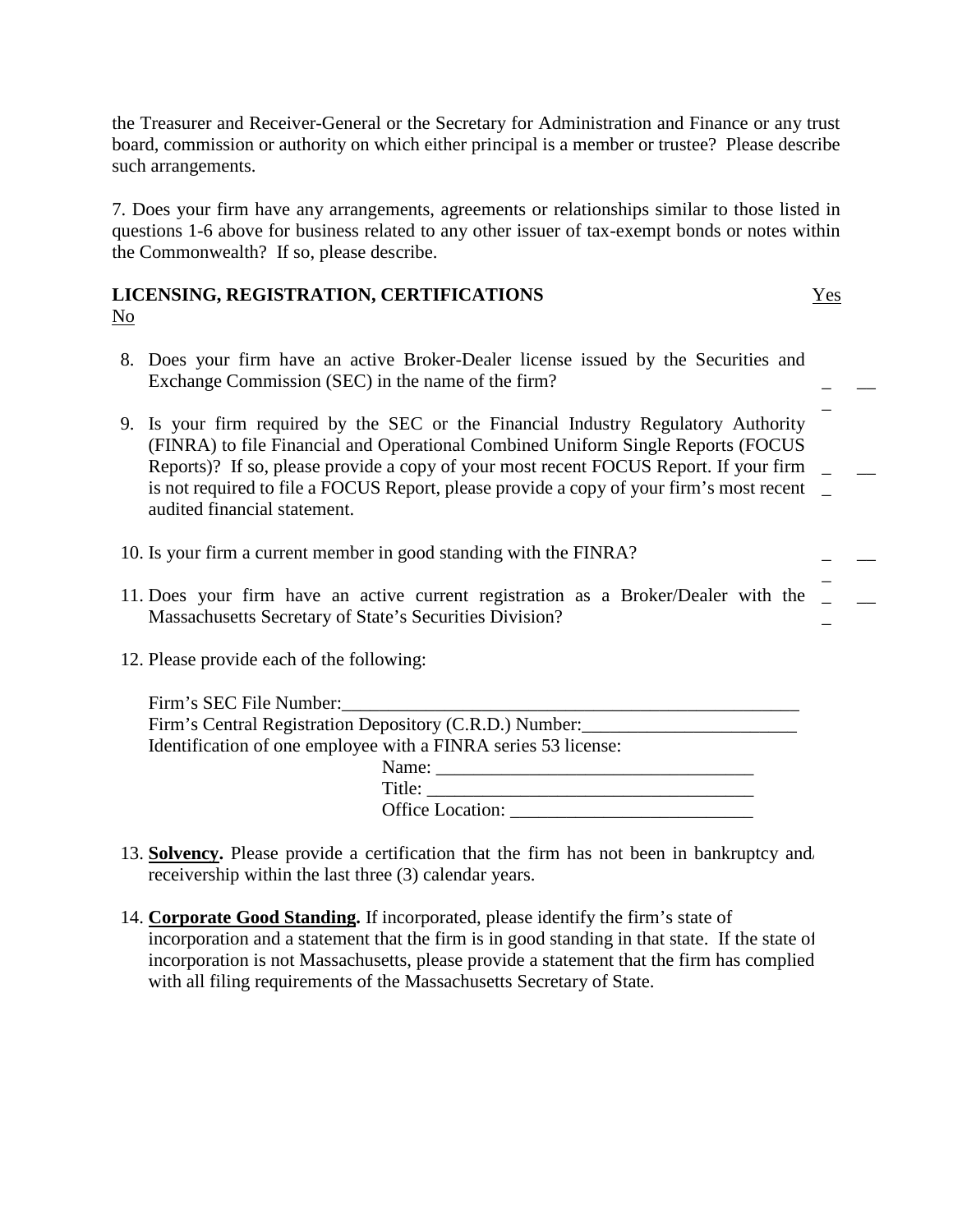#### **DISCIPLINARY ACTION & LITIGATION** WES No.

- 15. Within the past 24 months, has your firm or any of its current principals been the subject of an investigation by the SEC, FINRA, the Massachusetts Attorney General's Office, the Massachusetts Secretary of State's Securities Division or any other governmental or securities industry-based regulatory agencies? Please indicate whether or not your firm has any knowledge of any active investigations or criminal proceedings by the Securities and Exchange Commission or any other state or federal agency with regard to your public finance department and municipal trading department members or practices. If so, please provide a brief description of such investigation and the name and phone number of a person whom the TRE could contact to obtain more information.
- 16. Within the past 24 months, has your firm, any of its principals or your parent company been involved in any litigation, arbitration, disciplinary or other official actions arising from the firm's underwriting, underwriting practices or management, or the purchase, sale or distribution of taxable or tax-exempt municipal securities or other governmental obligations (other than individual retail customer claims) by the SEC, FINRA, the Massachusetts Attorney General's Office, the Massachusetts Secretary of State's Securities Division or any other governmental or securities industry-based regulatory agencies? Please identify any ongoing material litigation, administrative proceedings or investigations regarding your firm that is ongoing or has been settled or otherwise concluded during the past two years.
- 17. Within the past 24 months, has your firm, any of its principals or your parent company been convicted of any crime related to the conduct of the firm's business or been assessed or paid judgments in excess of \$1 million related to the conduct of the firm's business? Please identify any judgments, settlements, resolutions, adjudications or any other resolution or conclusion of any material litigation, administrative proceedings or investigations regarding your firm during the past two years.

Each firm should also execute and submit the attached Legal Disclosure Certification below (Appendix L), agreeing to provide disclosure of this information to the TRE on an annual basis.

\_\_\_ \_\_\_

\_\_\_ \_\_\_

\_\_\_ \_\_\_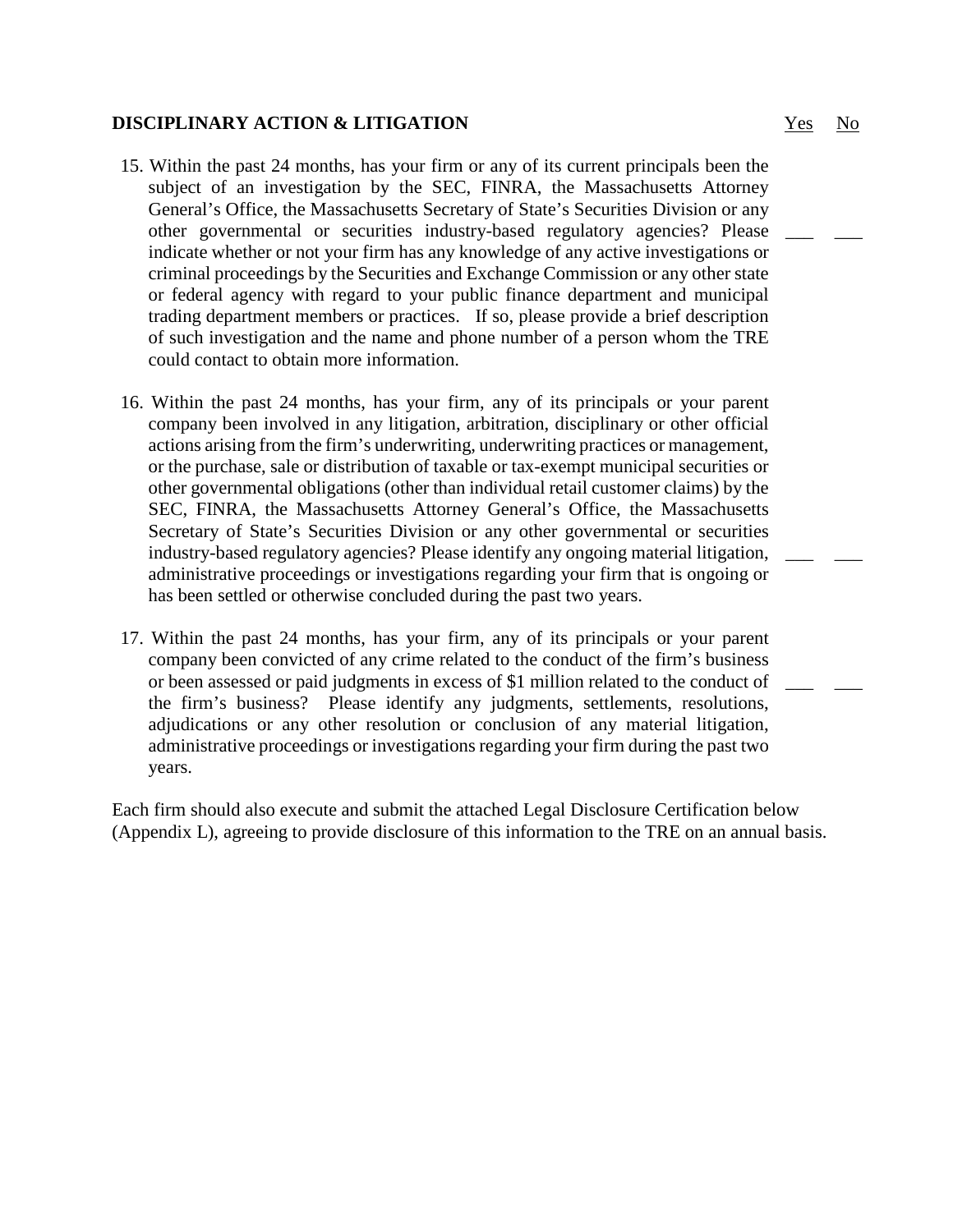#### **APPENDIX B**

#### **\_\_\_\_(INSERT NAME OF FIRM)\_\_\_\_ LEGAL DISCLOSURE CERTIFICATION**

I, ( Person's name ), Managing Director, certify as follows:

I am a Managing Director of (Name of firm) (the "firm") and am authorized to execute this Certification on its behalf.

The firm is interested in providing underwriting services to the Commonwealth of Massachusetts and has submitted a Statement of Qualifications to the State Treasurer's Office in order to be considered for placement in a pool of firms which may provide such services.

In the Statement of Qualifications, the firm has responded to questions regarding Disclosure, Licensing, Registration, Disciplinary Action and Litigation, as specified, in connection with offerings of taxable or tax-exempt municipal securities or other governmental obligations in Massachusetts transactions and nationwide.

The firm agrees to provide a signed Legal Disclosure Certification, in the form presented in this document, annually no later than 30 days after June 30, the Commonwealth's fiscal year end, every year in which the firm remains a pre-qualified underwriter to the State Treasurer's Office regarding the information submitted in, including information about legal proceedings, licenses and registration, etc. I understand that if the firm fails to submit the mandatory annual certification within one week of the required date, the firm may be suspended from the underwriter pool and would be required to request reinstatement.

I certify that I have reviewed the requirements for updating the State Treasurer's Office regarding legal proceedings as outlined in the Request for Qualifications as well as the minimum qualifications for maintaining good standing, and I agree, on behalf of the firm, to fulfill the requirements outlined therein. I further certify, on behalf of the firm, that it continues to meet the required minimum qualifications as detailed in the current version of its Request for Qualifications.

(FIRM'S NAME)

(Person's name)

DATE: Managing Director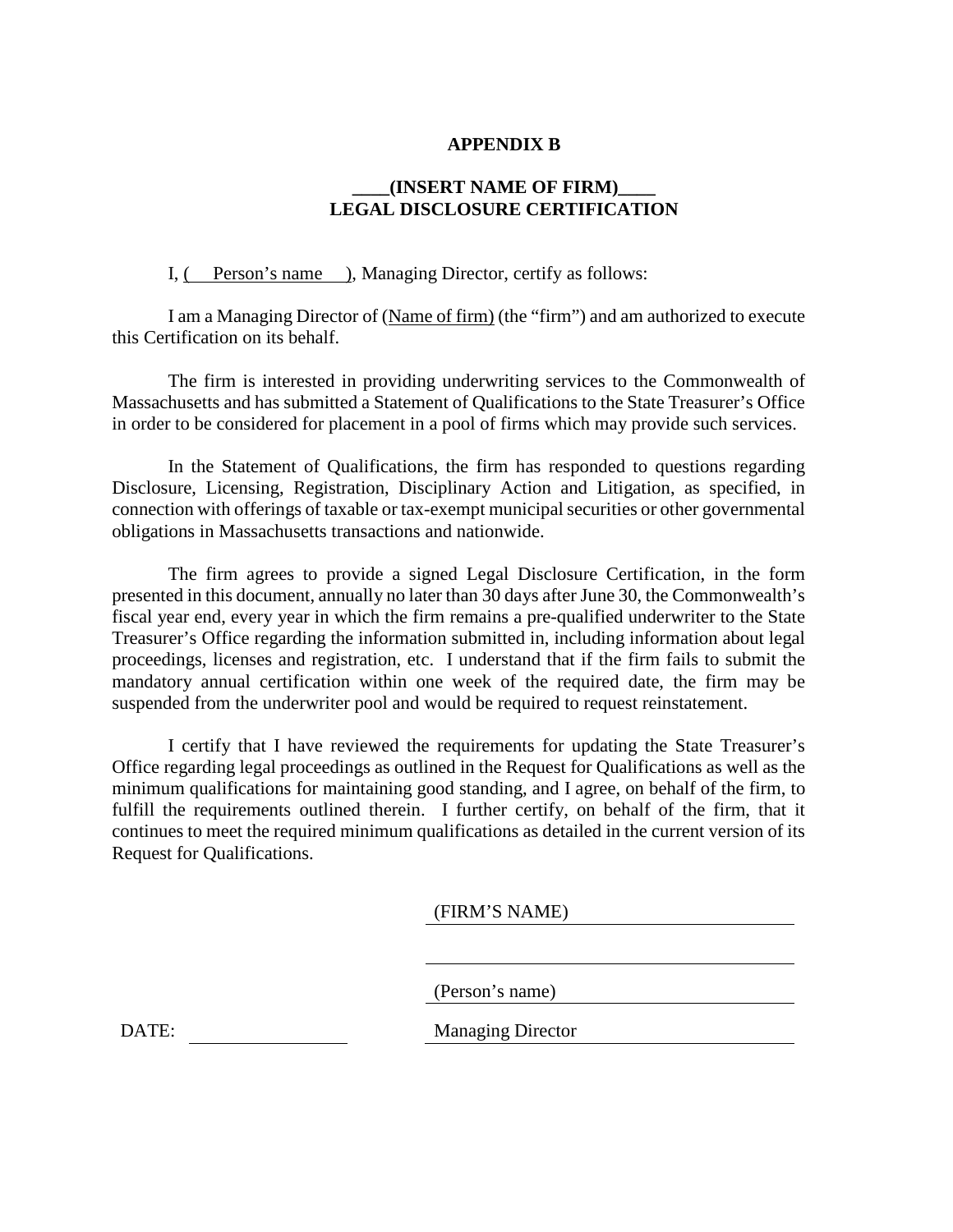## **APPENDIX C**

## **Commonwealth Terms and Conditions**

**Instructions:** *Click on the link below to open a copy of the Commonwealth Terms and Conditions Form.* Fill in 2<sup>nd</sup> page blanks. Please ensure you sign the form. This form cannot be changed *or modified. This form must be signed as is.* 

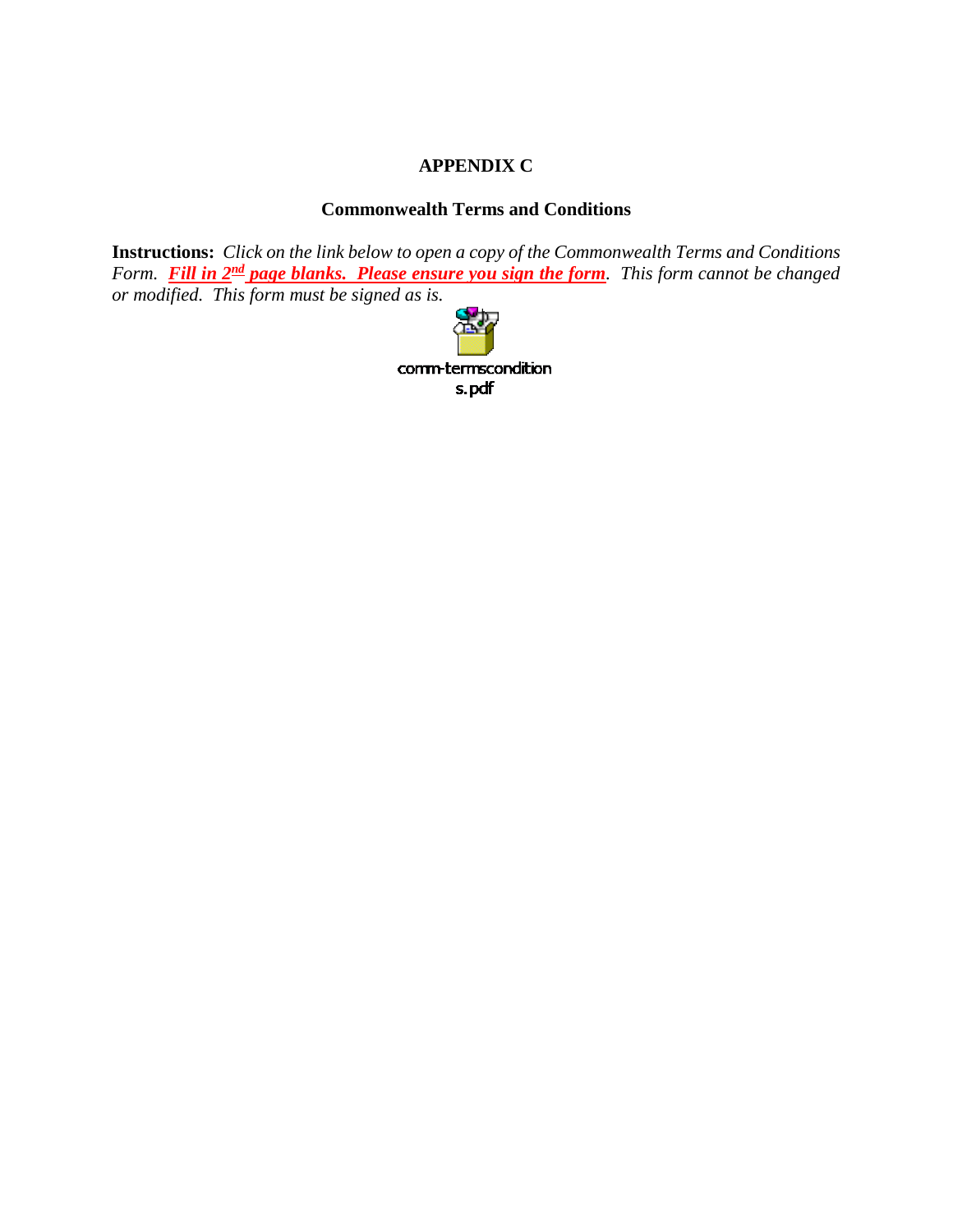## **Standard Contract Form**

*Instructions: Click on the link below to open a copy of the Standard Contract Form.* Fill in *boxes highlighted in yellow. Please ensure you sign the form. This form cannot be changed or modified. This form must be signed as is.* 



[standard-contract-fr](file://Bc2vs3/bc2data2/DEPT/DEBT/John/Standard%20Contract%20Form.doc) m.doc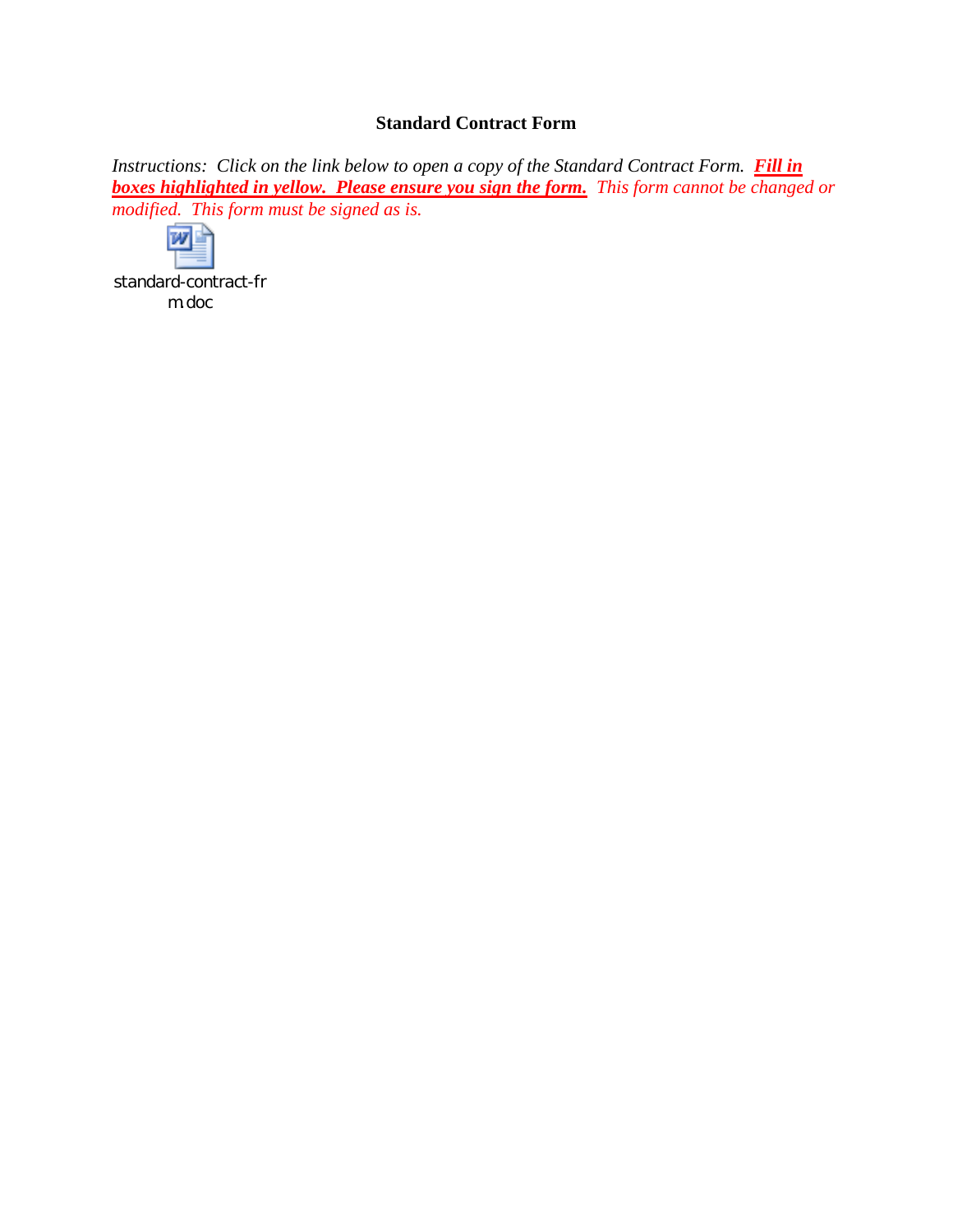## **Massachusetts Substitute W-9 Form**

**Instructions:** *Click on the link below to open a copy of the W-9 form. Follow the instructions and paste the filled in form on this page or provide as an attachment. Filling in the form and signing is required. You do not need to provide a copy of the 2nd page instructions.*

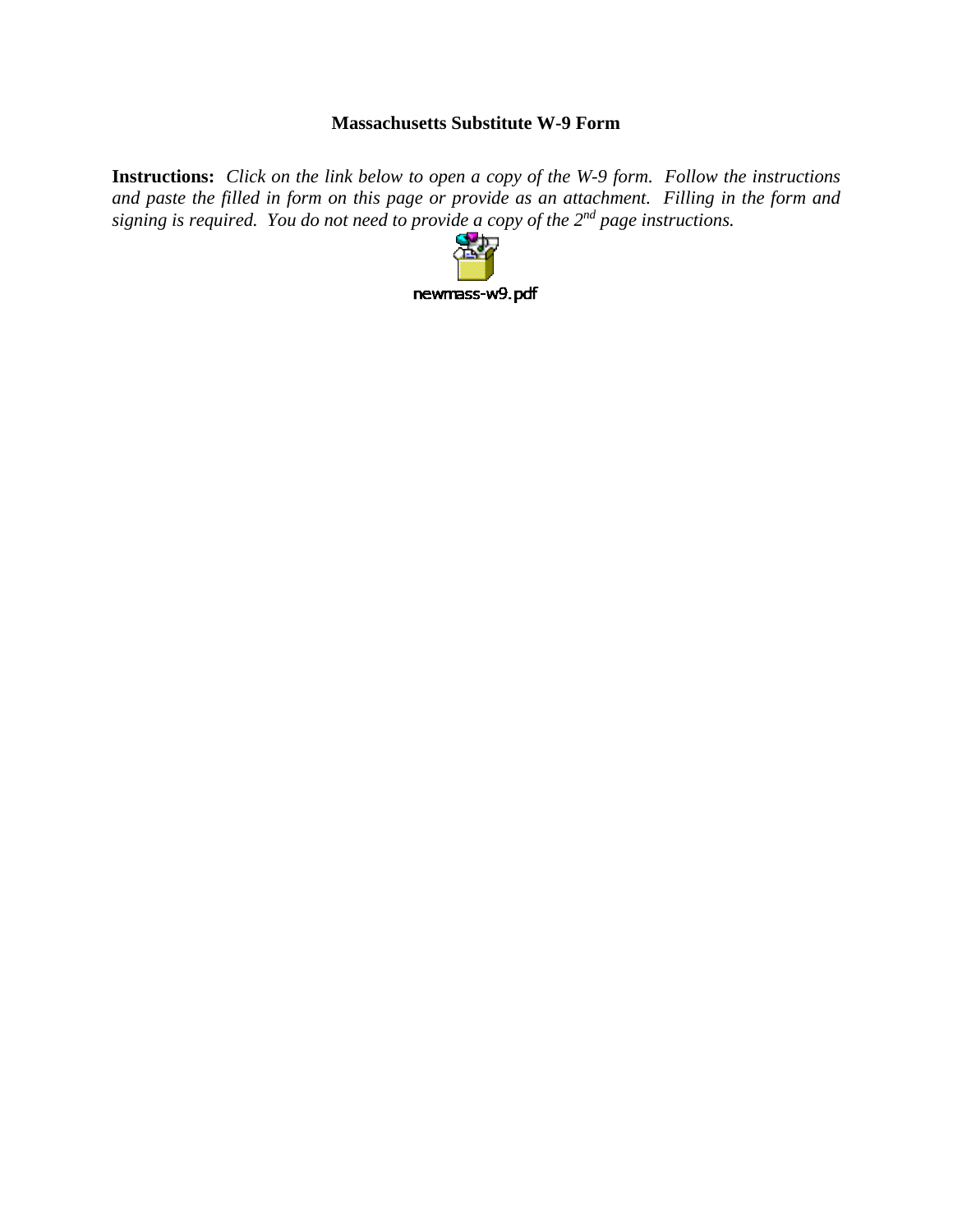#### **Contractor Authorized Signatory Listing**

**Instructions:** *Please note, this form typically accounts for 80% of the cures necessary during procurements due to bidders not following the instructions. Please read all instructions carefully at the bottom of this page is a link to the proper Contractor Authorized Signatory Form. Follow the instructions below and paste the filled in form on this page or provide as an attachment. Filling in the form and signing is required. It is essential that the person signing the cover letter and all forms is listed on this form as a signature legally authorized to bind the firm. Please fill in your firm's name at the top of the page where it says Contractor Legal Name.*



cas-form.pdf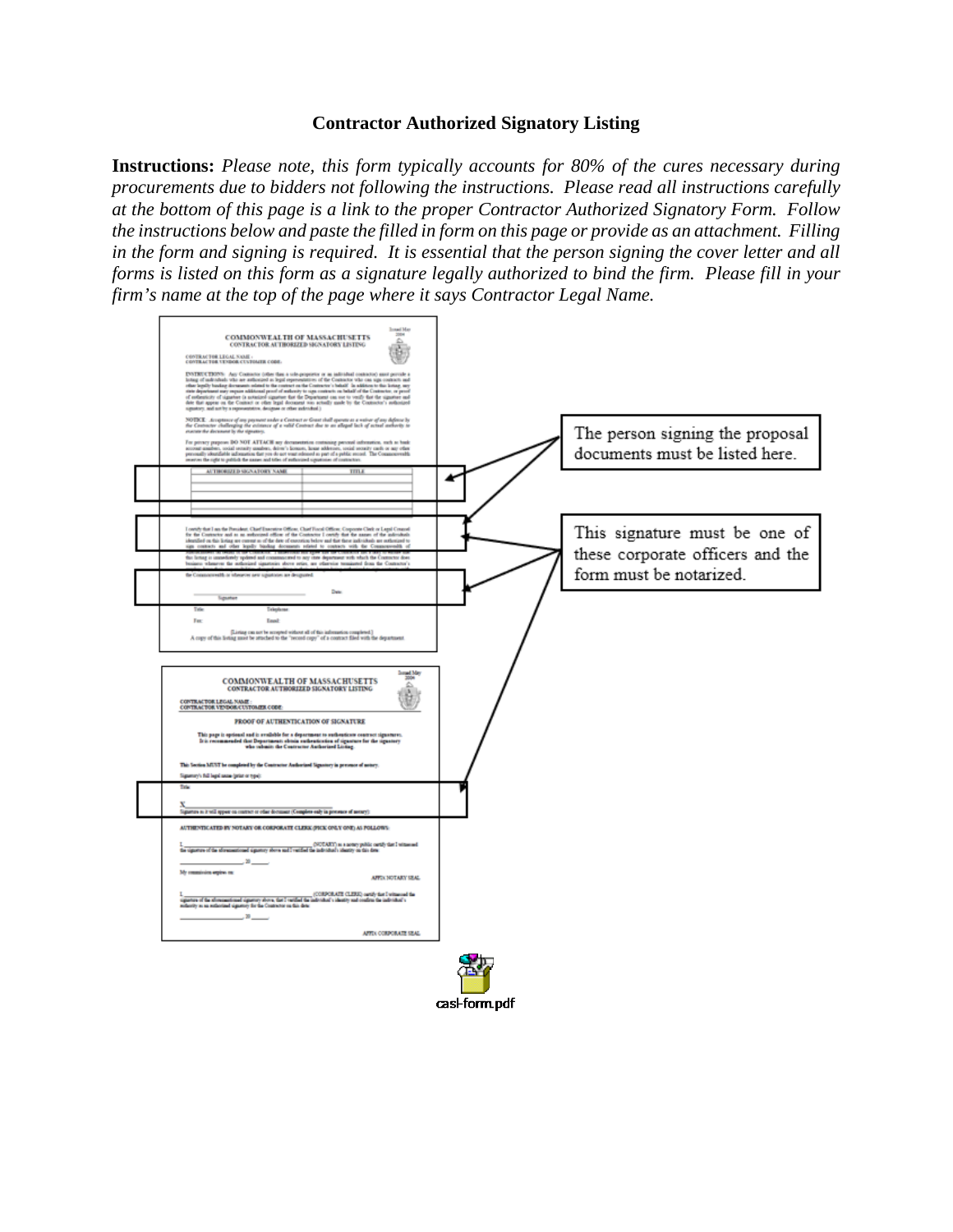## **Certificate of Non-Collusion**

**Instructions:** *This form must be filled in fully and provided. A link to the Certificate of Non-Collusion response form is located below. Insert a signed version of this form here (either as a pasted image or as a hardcopy).*

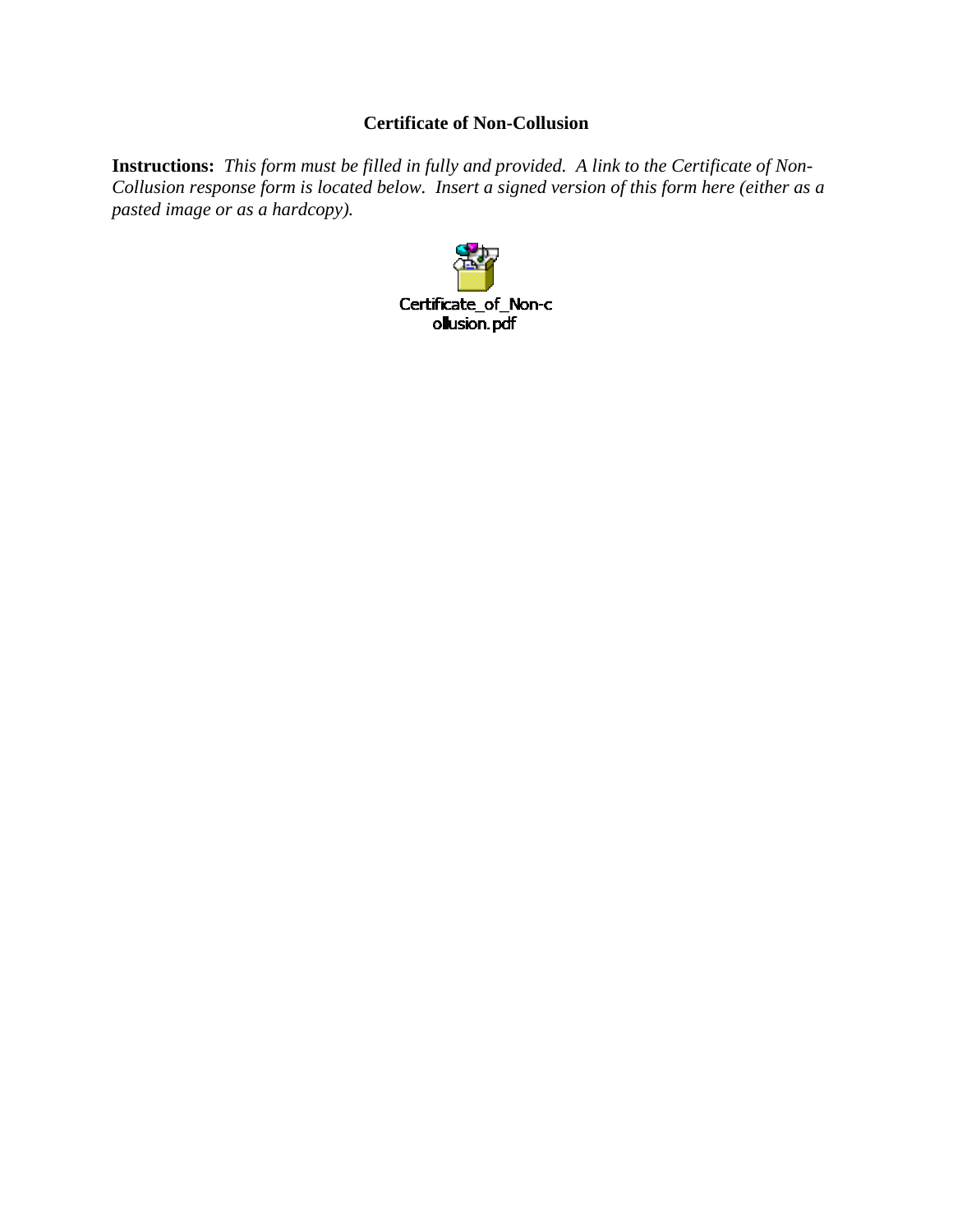# **Electronic Funds Transfer**

**Instructions:** *Fill in the attached form and insert the filled in version of the form on this page of your* Response or use the on-line sign-up service at *Response* or use the on-line sign-up service at <https://massfinance.state.ma.us/VendorWeb/vendor.asp>

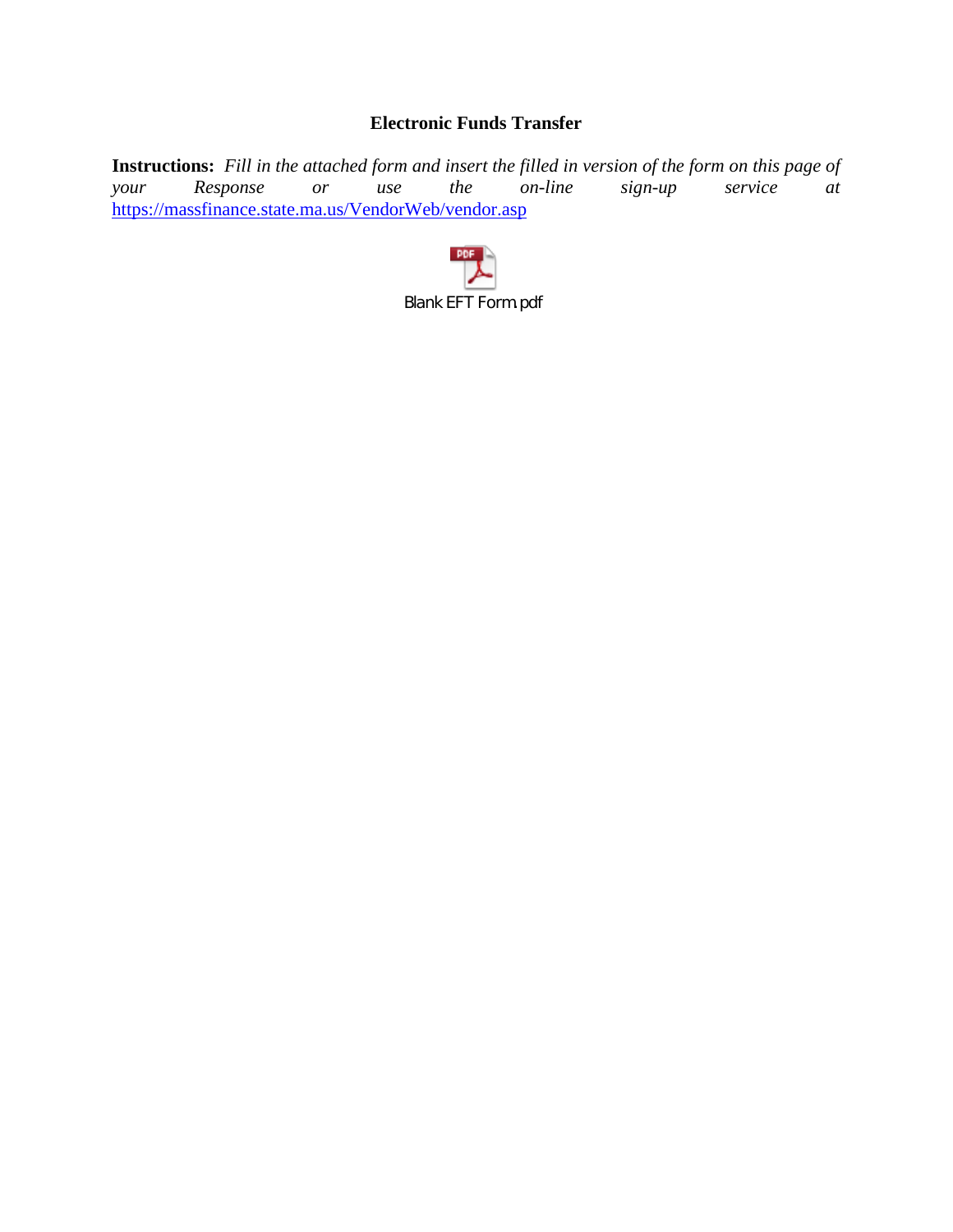#### **Treasury Supplier Diversity Program**

**Instructions:** *Firms are required to fill in and submit this form even if they choose not to participate in the program. If a firm does not wish to participate they should fill in Part I of the form only and sign the form. Firms are welcome to cross out the other Parts of the form to make it clear that they are not participating. Firms are not obligated to participate in this program. However, as much as 5% of the scoring points are allocated to a high quality TSDP.* 

*A link for the TSDP response form is located below. Provide this form (page 1 only) along with your response in this section. Bidder's Supplier Diversity Program Plan must include a copy of the TSDP certification of each Minority and Women Business Enterprise (M/WBE) company listed for consideration. A certified Bidder may not list itself as being a Supplier Diversity Program Partner to its own company. This form is NOT the same as the SDO certification of the Bidder's company.* 

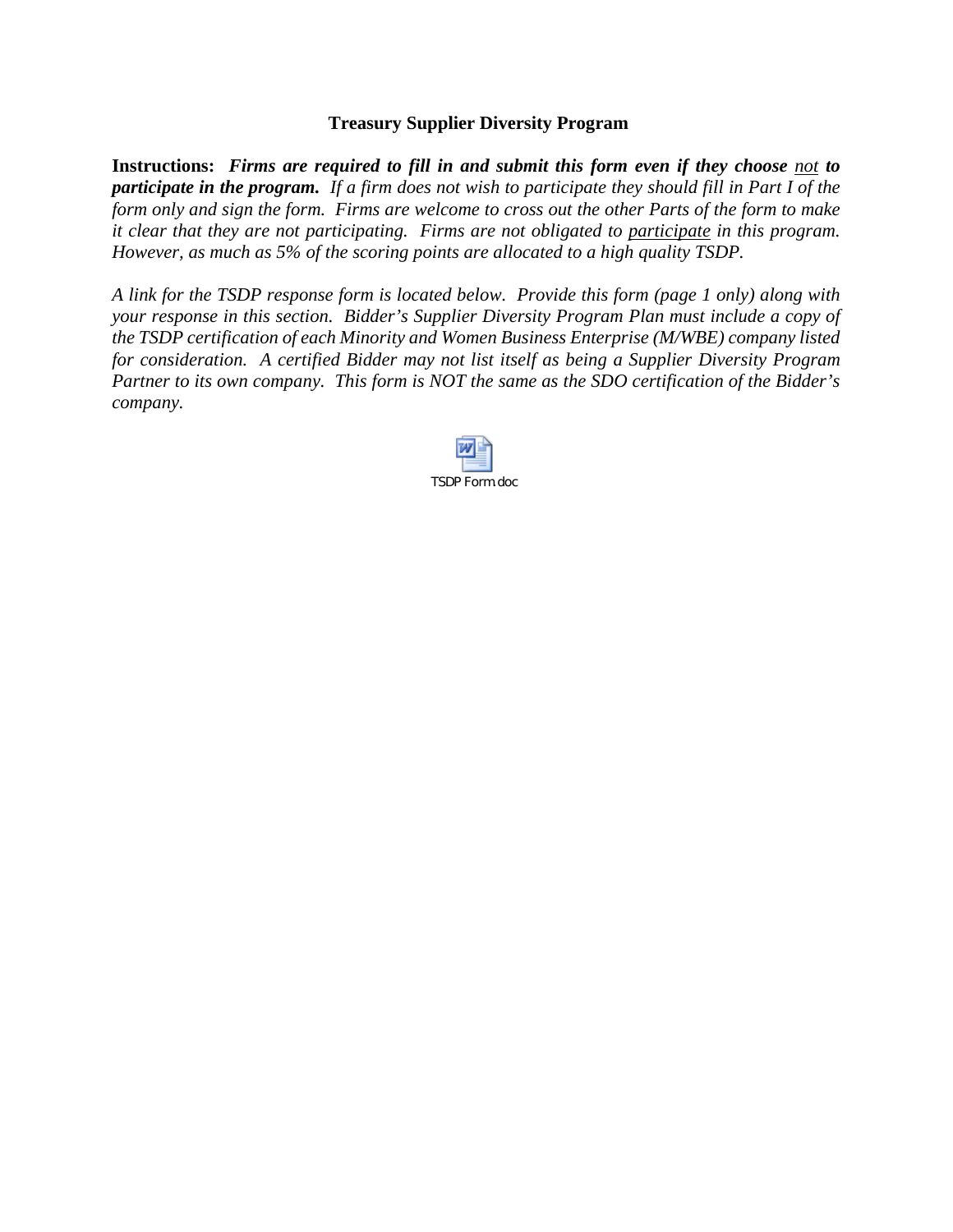#### **Invest in Massachusetts Plan**

**Instructions:** *Firms are required to fill in and submit this form even if they choose not to participate in the program. If a firm does not wish to participate they should fill in Part I completely and in Part II check the "no" box. Firms are welcome to cross out the other parts of the form to make it clear that they are not participating.* 

*Firms are not obligated to participate in this program. However, as much as 5% of the scoring points are allocated to a high quality Invest in Massachusetts plan. A link for the Invest in MA response form is located below. Provide the form (not the instructions also included in a link below) along with your response in this section.*

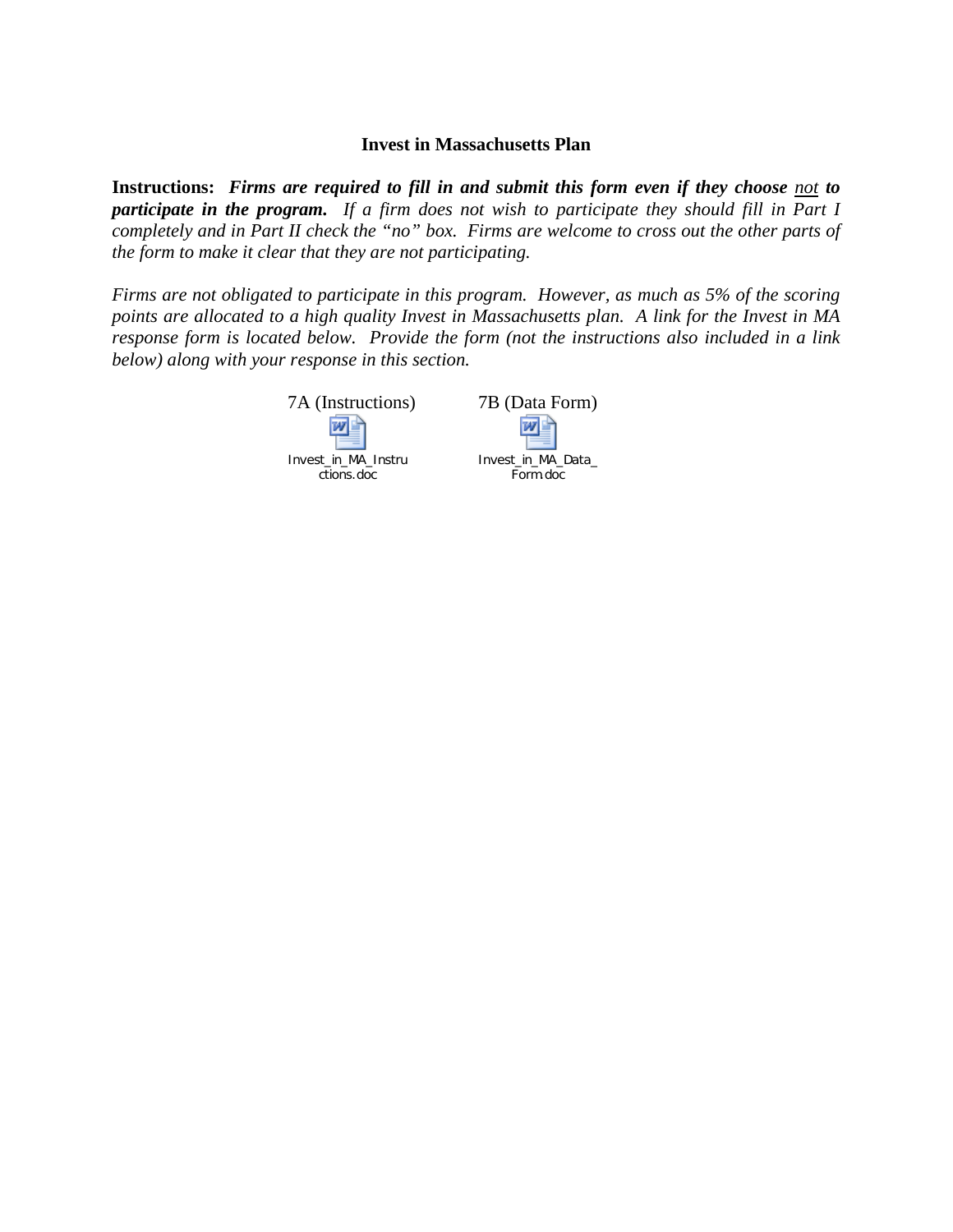## *Tax Compliance Certification in Good Standing*

**Instructions:** *The Respondent must demonstrate that it is in compliance with all Federal and Commonwealth tax laws (regardless of corporate locations) including M.G.L. Chapter 62C, Section 49A. The Respondent must submit an original or photocopy of a Certificate of Tax Compliance in Good Standing, which has been issued by the Commonwealth of Massachusetts Department of Revenue (MassDOR) within the past year. This Certificate may be obtained by vising the MassDOR website [https://www.mass.gov/how-to/request-a-certificate-of-good](https://www.mass.gov/how-to/request-a-certificate-of-good-standing-tax-compliance-or-a-corporate-tax-lien-waiver)[standing-tax-compliance-or-a-corporate-tax-lien-waiver.](https://www.mass.gov/how-to/request-a-certificate-of-good-standing-tax-compliance-or-a-corporate-tax-lien-waiver)* 

*Even if the Respondent has never had any business or tax registration in Massachusetts they still must submit to the MassDOR a request for a tax compliance certificate. If the MassDOR has no record of the Respondent and is unable to provide a certificate of compliance they will provide such information to the Respondent. However, proof of requesting the certificate from MassDOR is required.*

*The application must list the tax types for which the business is liable, including such items as meals, room occupancy, sales, use, withholding, corporate income and others as applicable. The issuance of the certificate normally takes several weeks and, as such, Respondents should indicate that their request for a certificate is sought in connection with a Commonwealth solicitation (with a deadline). If the Respondent does not submit the requested tax certificate with the proposal, the Respondent must submit documentation evidencing that the appropriate application has been filed. Evidence includes: facsimile transmittal, mailing receipt, receipt-stamped application, etc. The Certificate must be issued and provided to the Treasury prior to the final execution of the Standard Contract Form.*

**Simplified Instructions/Clarifications:** A proper response to this requirement entails one of the following two submission requirements:

- If Respondent **does not have a current** (within the past year) Massachusetts Compliance Certificate:
	- o If requested via FAX Respondent must provide 2 things:
		- A copy of the filled in request form that was sent to MassDOR. If this method is used, you simply need to print a copy of the request confirmation and insert an image or hardcopy in this response template.
		- A copy of the transmission request. Make sure you retain a copy of the fax transmittal confirmation receipt and provide an image or Photocopy of the proof of transmittal along with a copy of the original form faxed.
	- o If you requested via the MassDOR Website at<https://mtc.dor.state.ma.us/mtc/> Respondent only need to provide a screenshot or copy of the request confirmation showing the request number
- If Respondent **does have a current** (within the past year) Massachusetts Compliance Certificate which is has a date of certificate no more than one year from your submission date of this proposal, then provide a copy of the certificate.